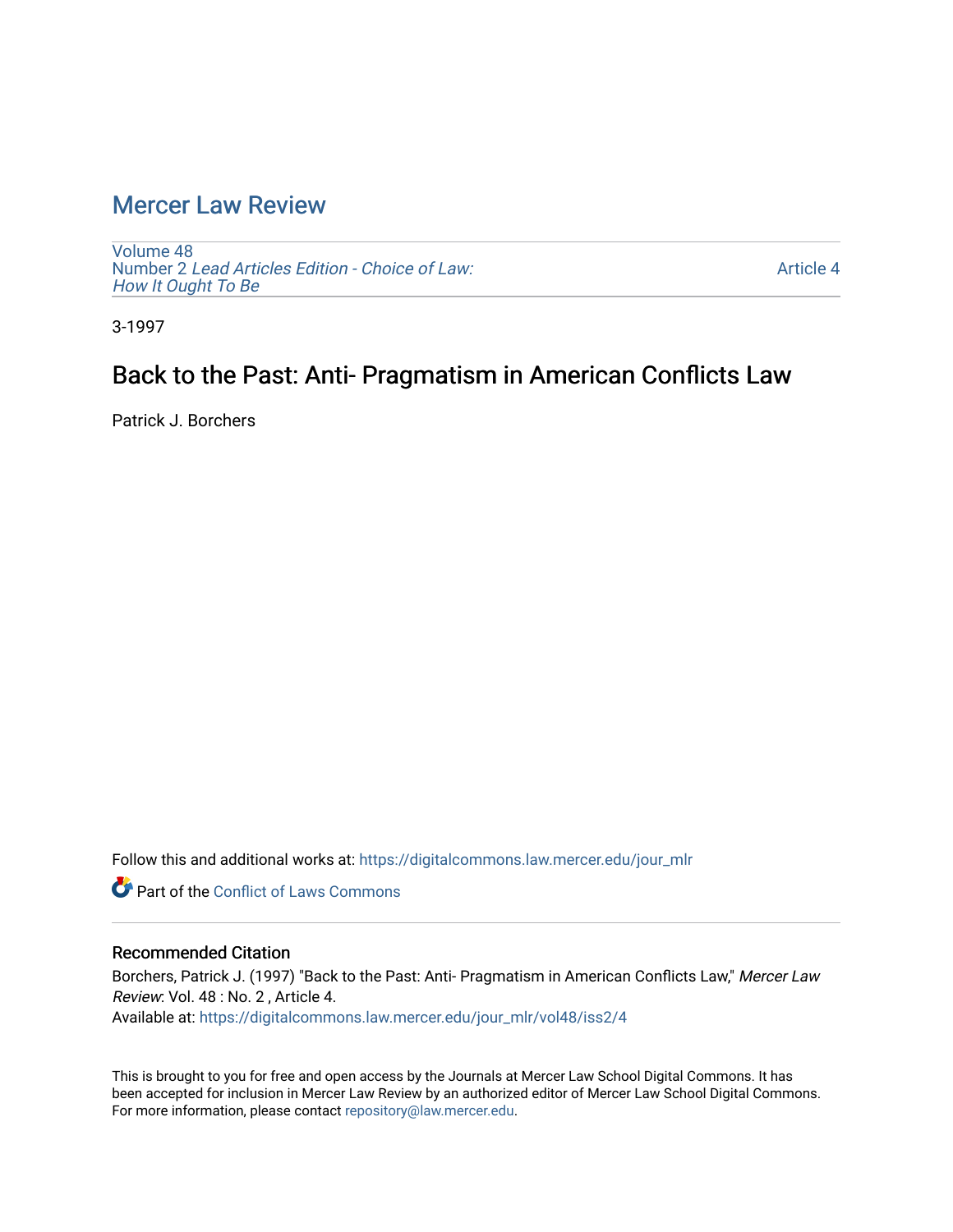# **RESPONSES TO TRANSCRIPT**

# **Back to the Past: Anti-Pragmatism in American Conflicts Law**

### **by Patrick J. Borchers\***

I am grateful to the editors of the *Mercer Law Reuiew* for the opportunity to comment upon the symposium honoring Brainerd Currie. As one would expect given the fine panel assembled, the discussions were lively, well-informed, thoughtful, and thought-provoking. And, of course, it is well to honor Currie, who was perhaps the father-at the very least the midwife-of the conflicts revolution.

There is no denying that Currie's "interest" vocabulary helped American courts escape the grip of the place-of-the-injury rule in tort conflict cases.' His tripartite division between true conflicts, false conflicts, and unprovided-for cases is orthodoxy to most American

 $\bar{\mathbf{v}}$ 

**<sup>\*</sup>** Associate Dean for Academic Affairs and Professor of Law, Albany Law School of Union University. University of Notre Dame (B.S., **1983);** University of California at Davis (J.D., **1986).**

*<sup>1.</sup> See, e.g.,* Babcock v. Jackson, **191** N.E.2d **279, 282** (N.Y. **1963).**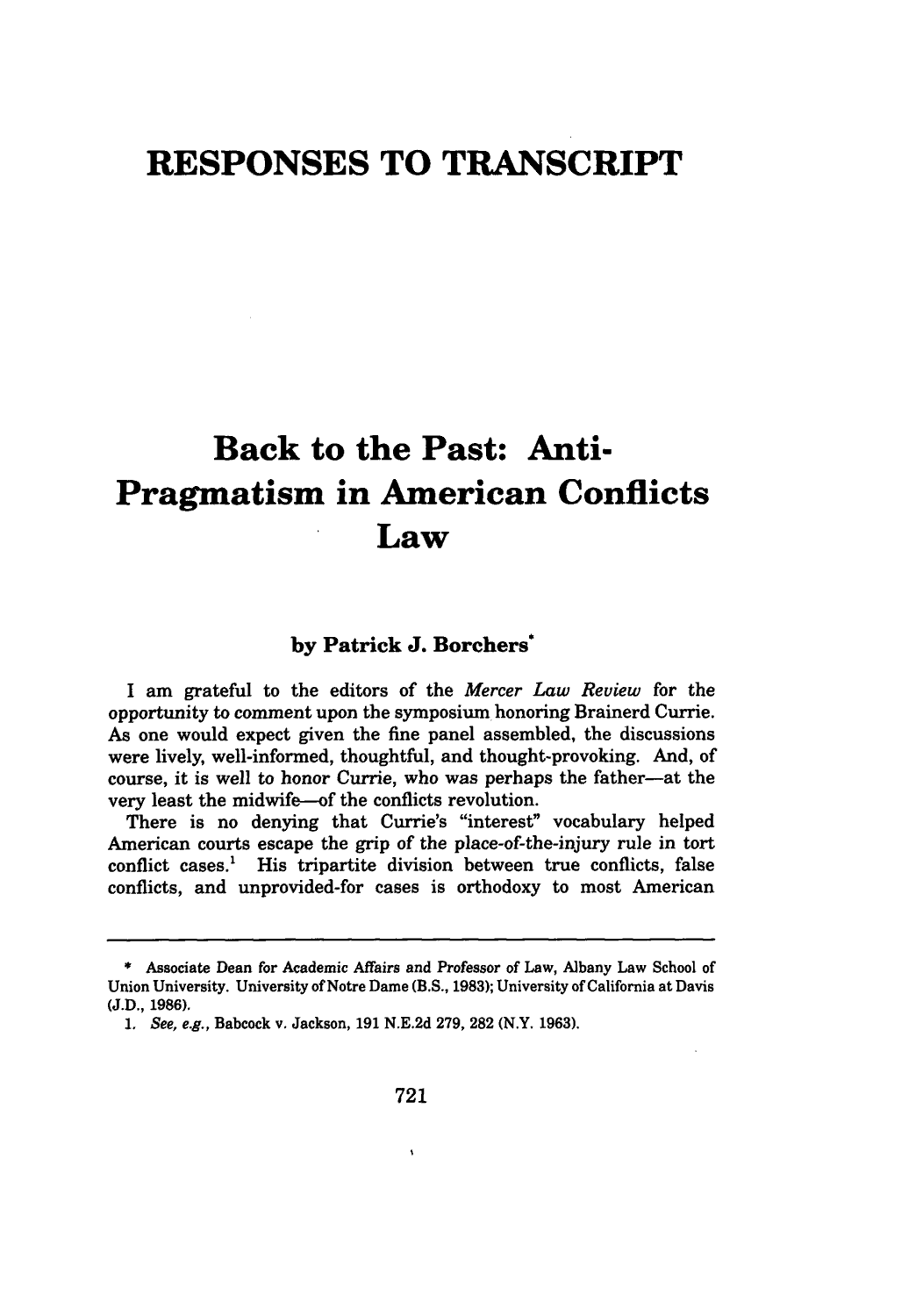conflicts academics and many courts. The influence of interest analysis with courts is undeniably broad in tort cases, though less so in other areas.2 Although I find myself in strong disagreement with Currie and his followers on many points, he helped usher in an era of fairer results, particularly for interstate tort victims.

What, then, could one possibly find to disagree with in a theory that was the product of the labors of a brilliant, moderate man and has produced fairer results than its predecessor? Well, at least in my case, the answer is "quite a lot."

Let us begin **by** examining the fundamental premises of interest analysis. Notwithstanding the elegant vocabulary in which it is draped, Currie's theory largely-at least in tort cases-involves substituting personal connecting factors for territorial ones. In other words, interest analysts faced with an interstate tort case are usually much more concerned with where the parties are residents, domiciled, incorporated, or headquartered than they are with where the injury took place. **Of** course, the analysts are not always just concerned with personal connecting factors, and they do not always ignore the territorial ones. But for Currie's followers, the priority of personal over territorial is the rule, not the exception.

Thus, for instance, the panelists largely agree that the Arizona nonsurvival rule protected Arizona heirs in *Grant v. McAuliffe,3* that the Ontario guest statute protected Ontario defendants and their insurers in *Babcock v. Jackson,4* that the Oregon spendthrift rule at issue in *Lilienthal v. Kaufman'* protected Oregon spendthrifts, that the charitable immunity rule in *Schultz v. Boy Scouts of America, Inc.6* protected New Jersey charities, that the New York rule of unlimited recovery for wrongful death in *Rosenthal v. Warren7* protected New York plaintiffs, and so on. Given that, Arizona lacked an interest in *Grant* because no Arizona defendants were involved, Ontario had no interest in *Babcock* because of the absence of an Ontario defendant or insurer, Oregon had an interest in *Lilienthal* because an Oregon spendthrift was a party, New Jersey had an interest in *Schultz* because of the New Jersey defendant, and New York had an interest in *Rosenthal* because the decedent was a New Yorker.

7. 475 F.2d 438 **(2d** Cir. 1973), *cert. denied,* 414 **U.S. 856** (1973).

<sup>2.</sup> Patrick J. Borchers, *Conflicts Pragmatism,* **56** ALB. L. REv. **883 (1993).**

<sup>3. 264</sup> P.2d 944 (Cal. **1953).**

<sup>4. 191</sup> N.E.2d 279 (N.Y. 1963).

<sup>5.</sup> **395** P.2d 543 (Or. 1964).

**<sup>6.</sup>** 480 N.E.2d 679 (N.Y. **1985).**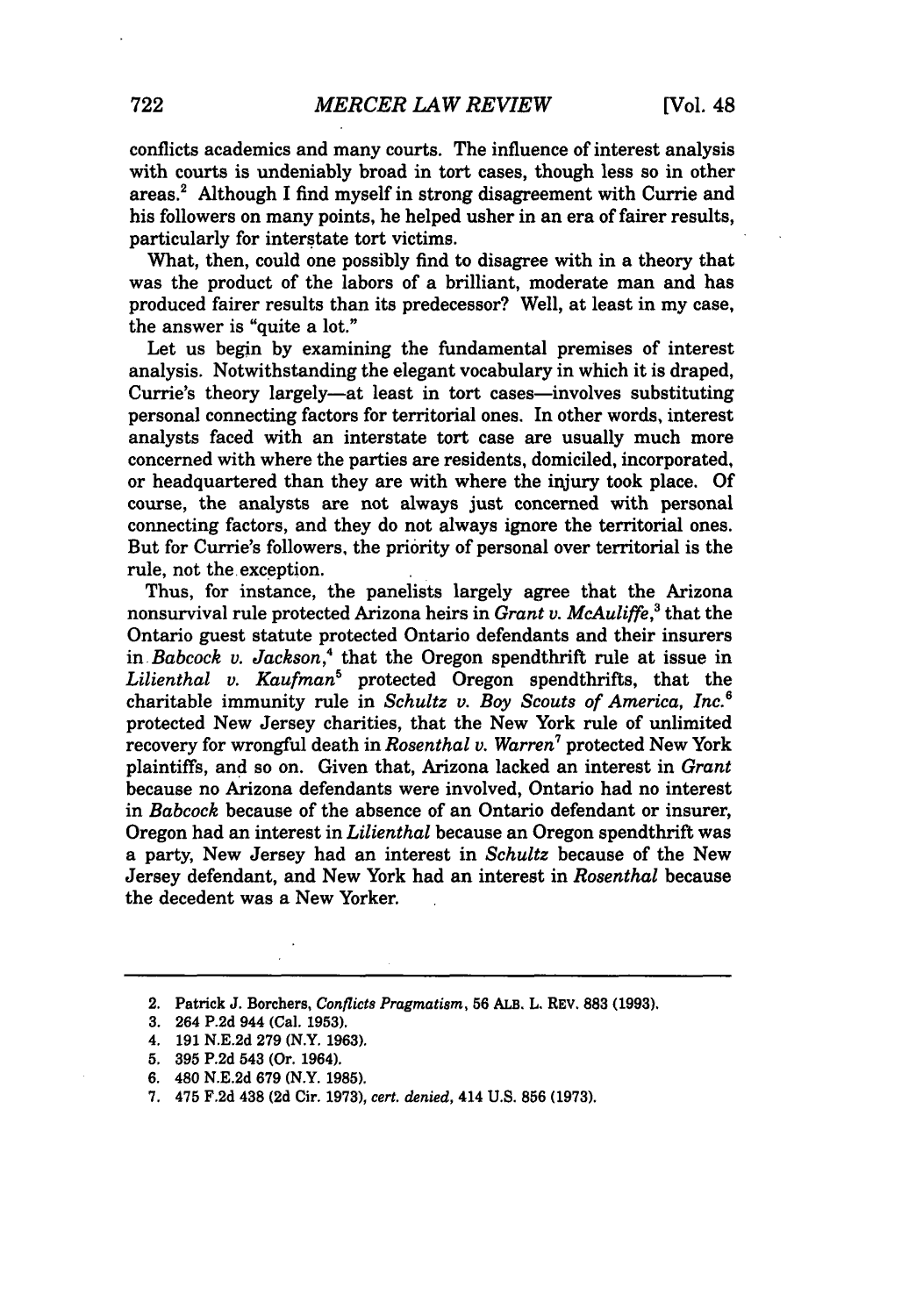The panelists are in good company in making this assumption, because this is precisely what Currie said in a famous passage that Harold Korn8 quite rightly calls one of the most seductive ever written. Discussing hypothetical variants on the conflicts chestnut *Milliken v. Pratt*,<sup>9</sup> Currie wrote the following assessment of the even-then-abolished Massachusetts rule of contractual disability for married women: "The [Massachusetts] legislature decides in favor of protecting married women. What married women? Why, those with whose welfare Massachusetts is concerned, of course-i.e., Massachusetts married women."<sup>10</sup> This beguiling, but ultimately parochial, premise that states acquire interests only in their own is the nub of Currie's theory.

In many cases the theory works in a fairly straightforward fashion and leads to intuitively appealing results. Tort cases in which all of the parties are domiciled in one state, and the accident occurs in another state, are almost invariably classified as false conflicts. Thus, for example, the panelists have little cause for disagreement in their discussion of *Grant v. McAuliffe"* because, to use their terminology, only California has an interest in applying its law. I would submit, however, that the factor that makes *Grant* such an easy case is not the common domicile of its parties, but its avoidance of the anachronistic, unfair Arizona rule the traditional methodology would have chosen. No right-thinking judge wants to apply a rule like the Arizona nonsurvival rule, a guest statute, a cap on wrongful death damages, or any of the others in the unholy collection of capricious tort rules that dotted the map in Currie's era.

Although interest analysis is celebrated for its handling of cases such as *Grant,* its fabric frays elsewhere. Suppose one turns *Grant* upsidedown, and places the accident in California, but the forum and the domicile of both parties is in Arizona. The old place-of-injury rule would have led to the application of the fairer, more progressive California rule, but it is now Currie's theory that must swallow the bitter pill of choosing the Arizona rule. *Schultz v. Boy Scouts of America, Inc.* <sup>12</sup> resembles this upside-down variation on *Grant.* It is interesting to observe that in contrast to the blissful unanimity of the panelists on *Grant,* they diverge sharply when discussing *Schultz.* Some, because of the common domicile of the parties, treat the case as a false conflict, while others attempt to

**<sup>8.</sup>** Harold L. Korn, *The Choice-of-Law Revolution: A Critique,* **83** COLUM. L. REv. **772, 812** (1993).

**<sup>9.</sup>** 125 Mass. 374 **(1878).**

**<sup>10.</sup>** BRAINERD CURRIE, SELECTED ESSAYS **ON** THE CONFLICT OF LAWS **85 (1963).**

<sup>11. 264</sup> P.2d 944 (Cal. 1953).

<sup>12. 480</sup> N.E.2d 679 (N.Y. **1985).**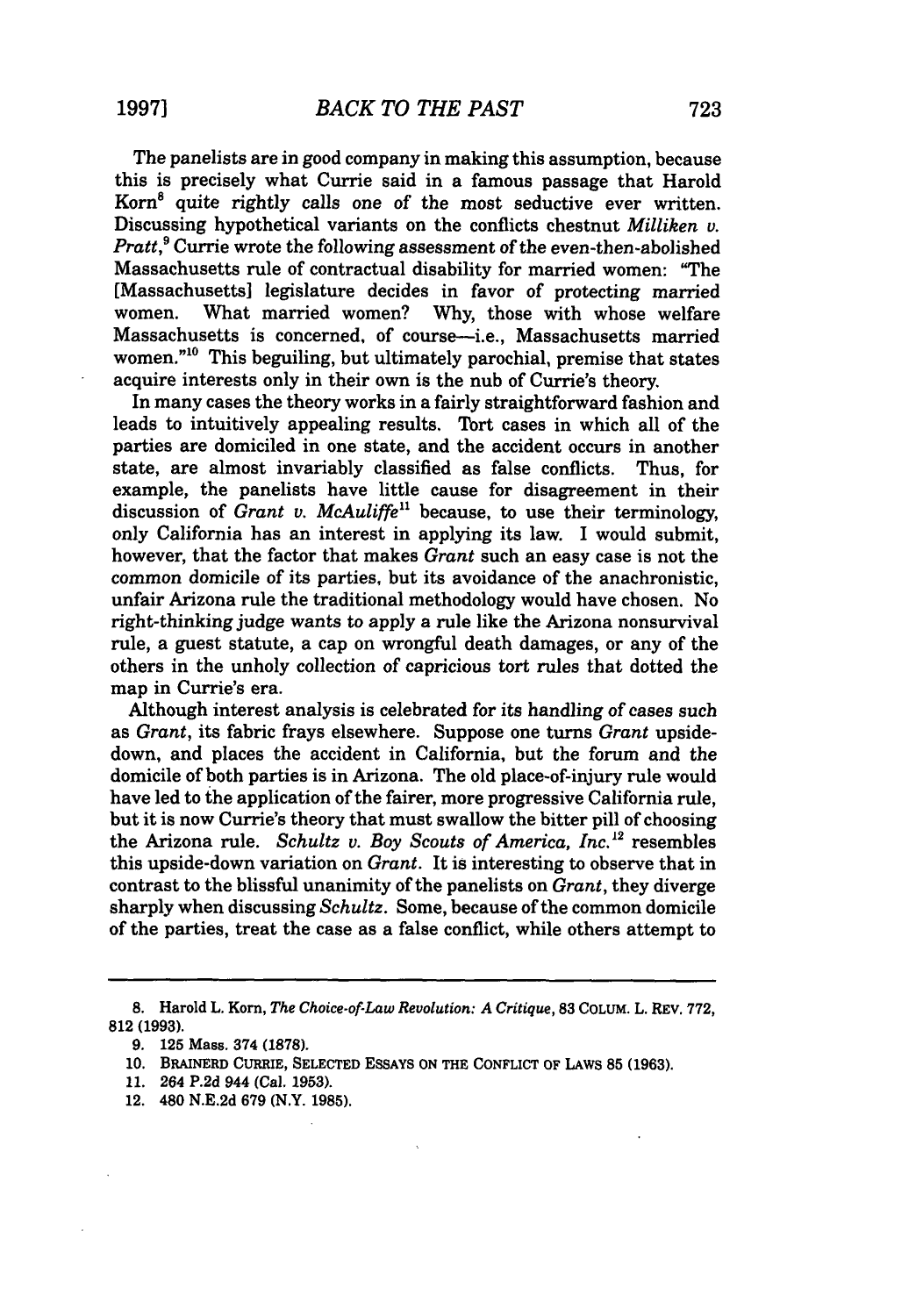turn the case into a true conflict by imagining a generalized New York interest in deterring illegal conduct within the state's borders.

The problem, ultimately, is that interest analysis is just as tied to geography as the approach it replaced."8 At least at the theoretical level, it has no innate tendency to select the better, fairer, more compassionate tort rules. It is worth noting that in the real *Schultz* case, the New York Court of Appeals--purporting to apply interest analysis-ultimately applied New Jersey's rule of charitable immunity, leaving the parents of the young boys (one of whom was ultimately driven to suicide by the molestation he suffered) without any redress for their grief. It seems sadly ironic that had the New York court adhered to the old place-of-the-injury rule the parents would not have been left empty-handed.

Why is it, then, that—in practice—interest analysis has led to fairer results? The reasons are at least two. First, by preferring the application of forum law in all cases in which the forum has an interest, interest analysis has a very strong tendency to result in the application of forum law.<sup>14</sup> Armed with the knowledge that courts are likely to apply their own law, plaintiffs' counsel can and do forum shop to avoid unsavory tort rules. Second, the notion of what constitutes an "interest" is sufficiently vague that it leaves courts with a large amount of discretion in the classification of cases. Given that courts have great leeway in classifying cases under Currie's system, their preference for arriving at a just result often can be realized even while maintaining the appearance of applying Currie's tripartite classification. <sup>15</sup>

Yet the best feature of interest analysis in practice—the cloak it gives to courts to apply the better substantive law-is the one that the analysts try the hardest to avoid in theory. Although Currie certainly did not have any trouble classifying some tort rules as "better," "sounder," and "more deserving"<sup>16</sup> than others, he adamantly denied that the relative quality of the rules ought be a factor in deciding which one to choose. And each panelist-with the possible exception of Professor Felix-follows Currie in denying the appropriateness of the better law consideration.

All of this leads to an oddly inverted relationship between courts and much of the conflicts academy. The analysts find themselves in the antipragmatic position of promoting a theory that if applied in the ruthless,

**<sup>13.</sup>** FRIEDRICH K. JUENGER, **CHOICE** OF LAW **AND** MULTISTATE **JUSTICE 131-39 (1993).**

<sup>14.</sup> For empirical verification, see Patrick **J.** Borchers, *The Choice-of.Law Revolution: An Empirical Study,* 49 WASH. & **LEE** L. REV. 357, 374 (1992).

**<sup>15.</sup>** *See, e.g.,* Offshore Rental Co. v. Continental Oil Co., 583 P.2d 721 (Cal. 1978).

<sup>16.</sup> CURRIE, *supra* note **10,** at 705.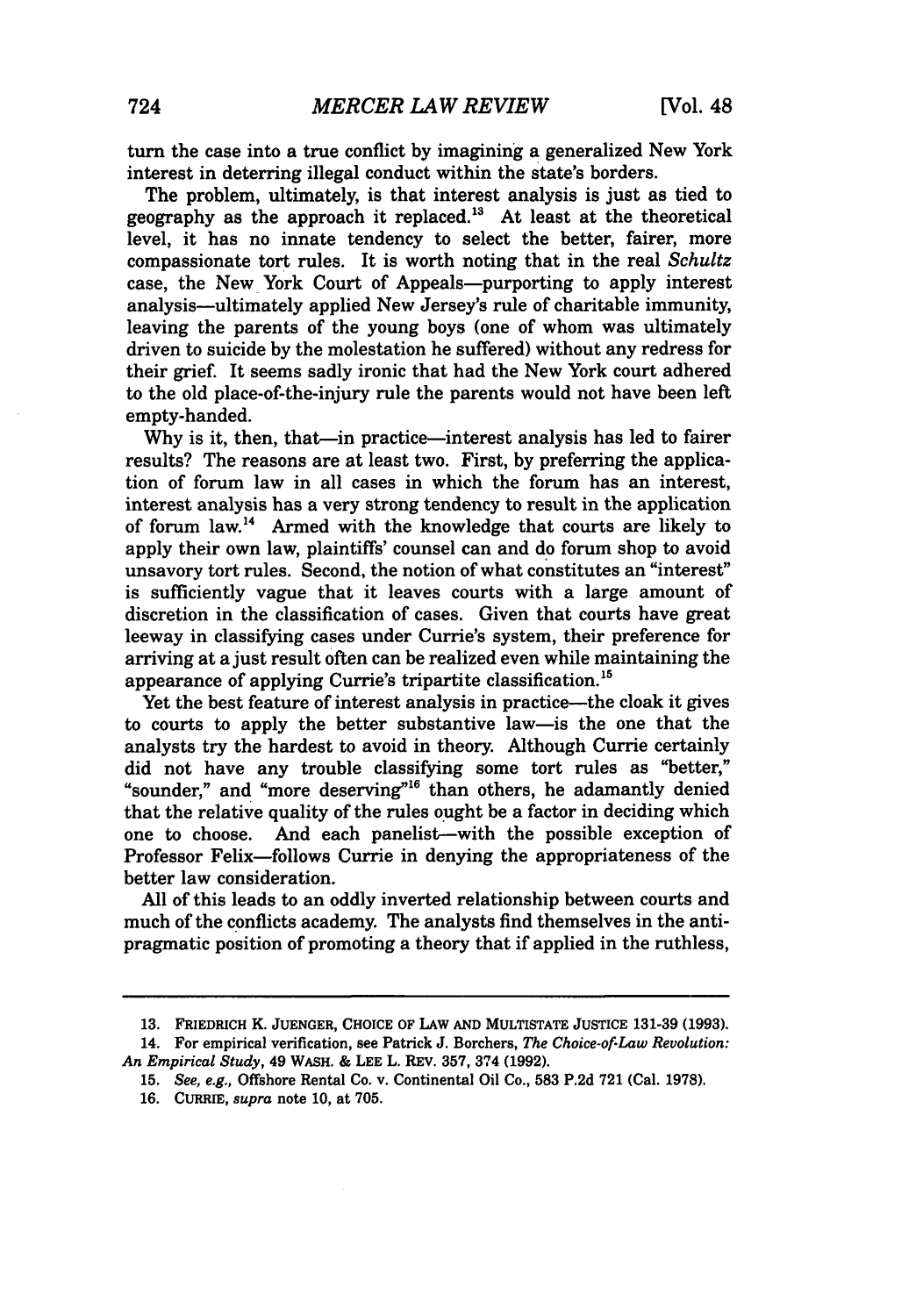result-blind manner they urge will lead to the application of unjust tort rules. In a very real sense, the courts are in front of the academy, because they have to deal with the real parties involved in the cases. Reckoning up interests is fun in the abstract, but the possibility that a grieving spouse will be left without recovery raises the stakes.

The difference between academic and judicial thinking is well illustrated by Judge Keating's opinion in *Tooker v. Lopez*.<sup>17</sup> In the course of deciding to apply New York's rule of ordinary care, and deny effect to the Michigan guest statute, Keating was confronted with the argument that various circumstances in the case were "adventitious." Keating responded:

For all we know, [the plaintiffs' decedent's] decision to go to Michigan State University as opposed to New York University may well have been "adventitious." Indeed, *her* decision to *go* to Detroit on the weekend in question instead of staying on campus and studying may equally have been "adventitious." The fact is, however, that [she]... decided to go to Detroit on October 16, 1964; that she was a passenger in a vehicle registered and insured in New York; and that as a result of all of these "adventitious" occurrences, she is dead and we have a case to decide. Why we should be concerned with what might have been is unclear.<sup>18</sup>

The gulf between the analysts and courts is illustrated by the contrasting phrases "we have a case to decide" and "what might have been." Although judicial intuition is far from perfect-as cases like *Schultz* show-courts are, for the most part, on the "we have a case to decide" side of the line, whereas the analysts are preoccupied with the "might have been." The analysts wonder what purpose a rule might serve, or about the fictional desires of a hypothetical sovereign embodiment of each of the connected states, while courts have real cases to decide and *know* the effect that each competing rule will have on the parties. One can wonder, for instance, what conceivable "interest" the Michigan guest statute served, but the New York Court of Appeals knew that the Tooker family's interest was in a chance at recovery.

At the end of the day, I disagree fundamentally with Currie and his followers because I find their theory unsatisfying and impractical. It is unsatisfying because it fails to take account of the true, most dominant interest in adjudication, which is to achieve justice between the parties. Rather than criticizing the court in *Schultz* for failing to find some "deterrent" interest in application of New York tort law (and one

**<sup>17.</sup>** 249 N.E.2d 394 (N.Y. **1969).**

**<sup>18.</sup>** *Id.* at 399-400.